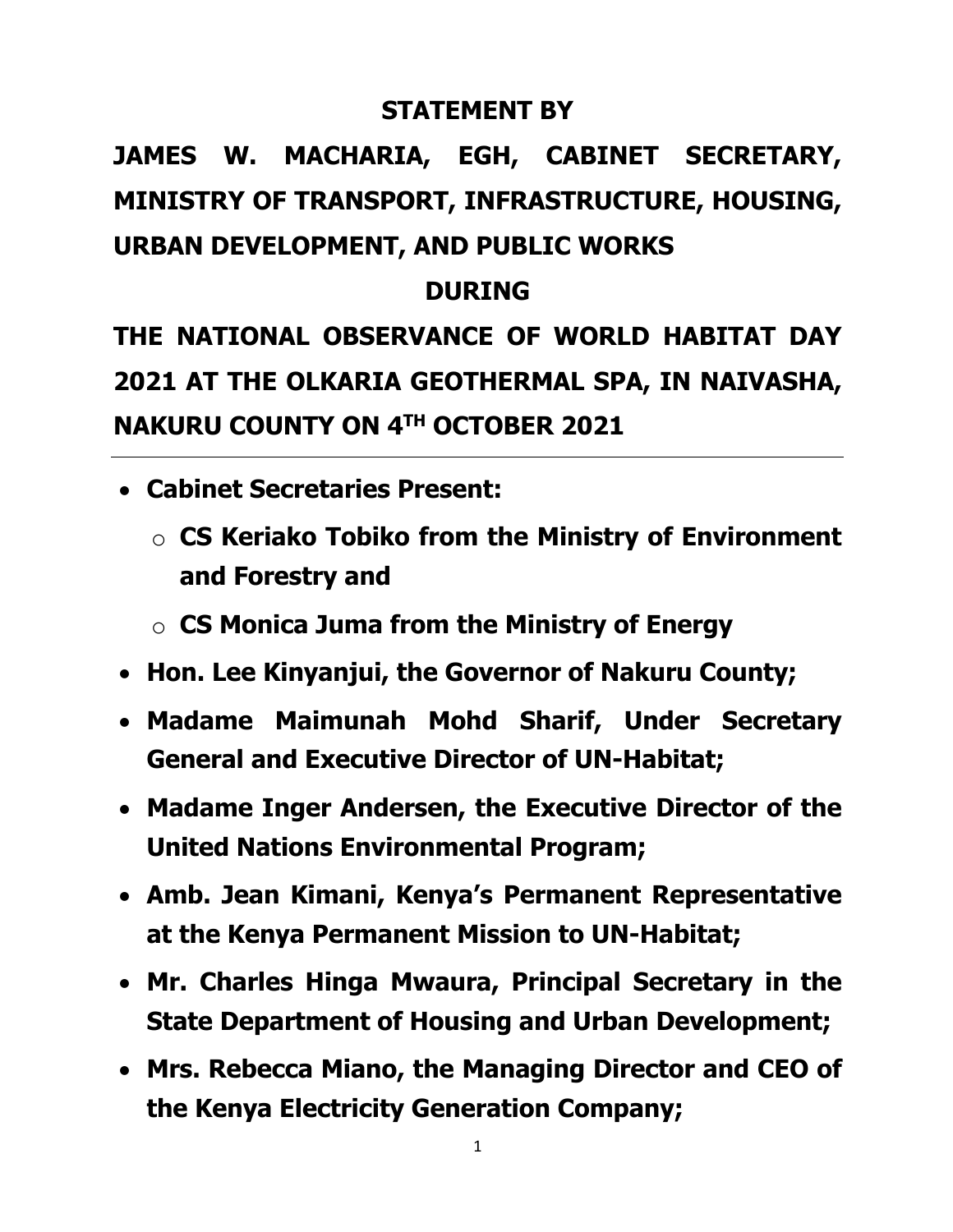- **Distinguished Guests;**
- **Ladies and Gentlemen;**

It gives me great pleasure to join you in this year's observance of World Habitat Day. This day accords us a unique opportunity to reflect on the state of human settlements, and to chart the way forward in addressing emerging challenges in the built and natural environments. At the outset, I would like to appreciate the Kenya Electricity Generating Company for their gracious hospitality in hosting this year's celebration.

KenGen has made a significant contribution to reducing greenhouse gas emissions by investing in renewable energy sources such as geothermal power. These efforts have been recognized internationally, and I would to congratulate KenGen for recently receiving additional carbon credits from the United Nations Framework Convention on Climate Change (UNFCCC). It is encouraging to see an energy company take such bold steps to fight climate change, and I encourage all private and public institutions to join this movement and make climate actions central to their day-to-day operations.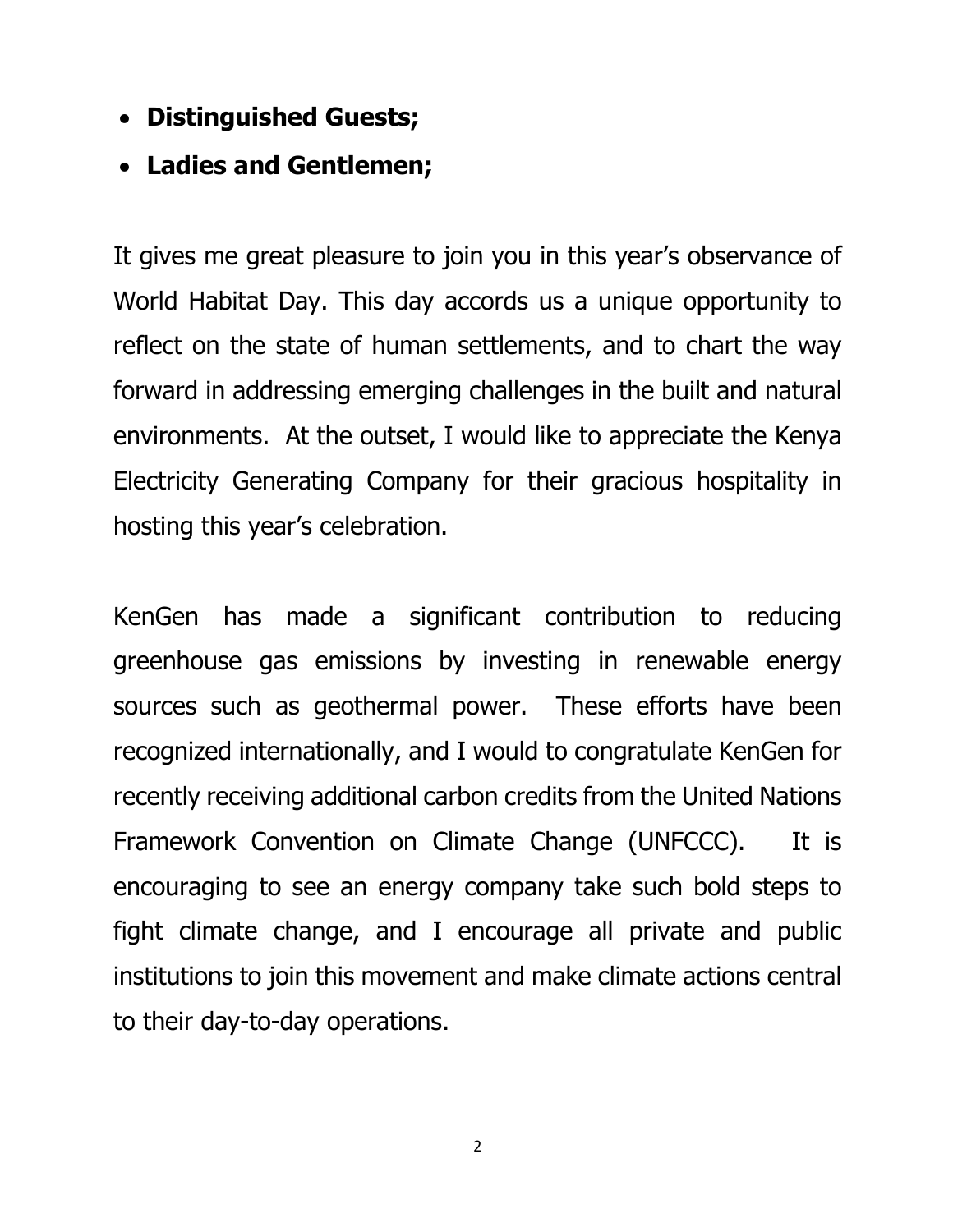The theme of this year's World Habitat Day observance: **"Accelerating Urban Action for a Carbon-Free World,**" sets the stage for discussions aimed at addressing the effects of climate change on urban centers. The world is experiencing unprecedented weather patterns that are characterized by recordbreaking temperatures, extreme rainfall, and severe droughts. The effects of these weather patterns are exacerbated in urban centers where large populations are concentrated in small areas.

More than half of the world's population of 7.9 billion people live in towns and cities, and this is expected to increase to 60% by 2030. Buildings, transportation, energy use, and waste management, which are major sources of carbon emissions, are all concentrated in urban centers. Cities and towns have thus become major contributors to greenhouse gas emissions as they account for about 75% of the world's energy consumption, and over 70% of global greenhouse gas emissions. Local governments and urban planners therefore have a critical role to play in addressing climate change. The way cities are planned, built and managed is key to reducing carbon emissions and keeping global warming within limits set by the Kyoto Protocol of 1997, and the Paris Agreement of 2015.

3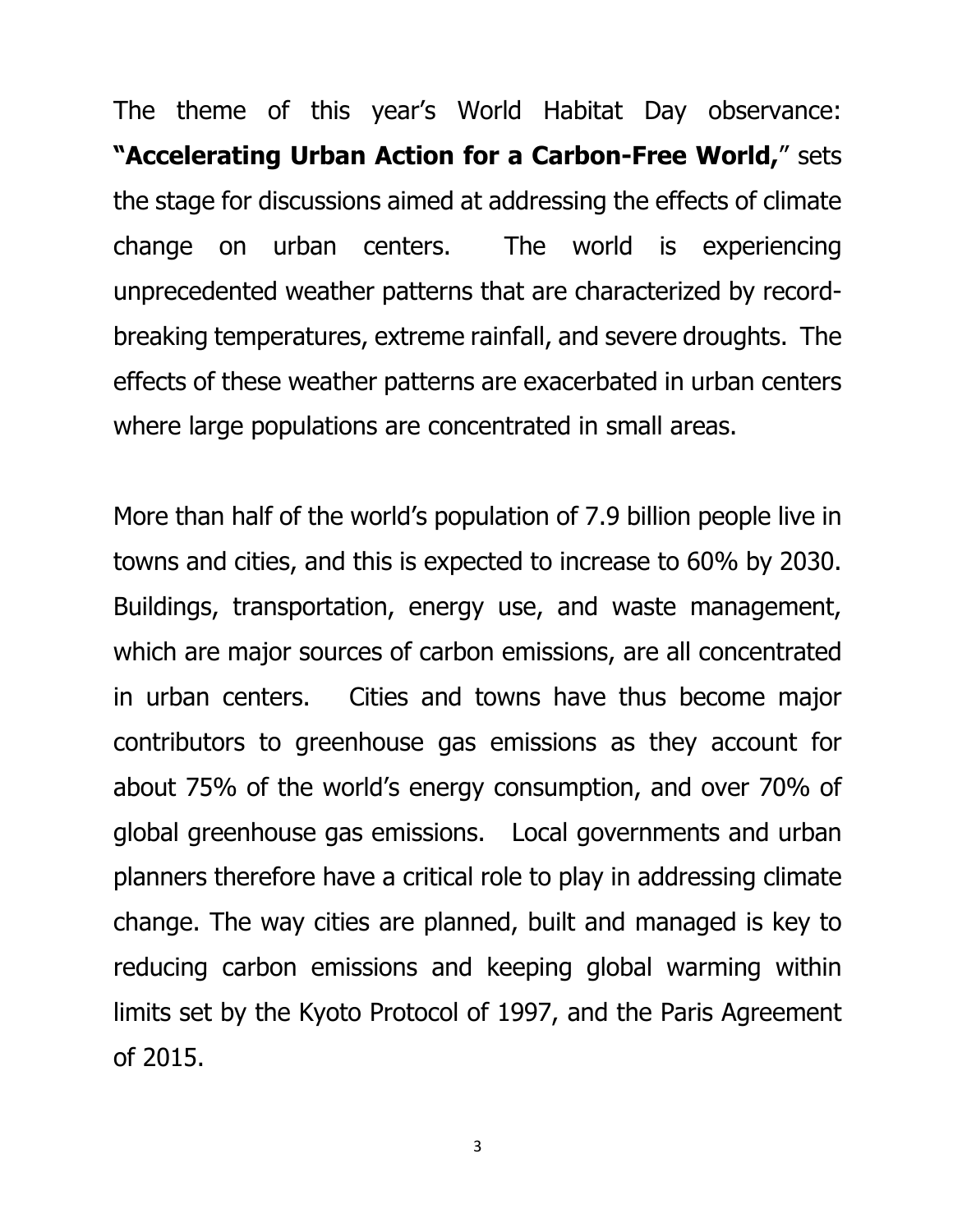### **Ladies and Gentlemen,**

Cities, municipalities, and towns need to develop strategies and initiatives geared towards addressing the causes and effects of climate change. These must translate to better and sustainable urban environments that are characterized by improved air quality, sustainable ecosystems, cleaner energy, reduced energy consumption, and improved waste management.

The Government of Kenya has put in place major policy, legislative and programmatic measures to accelerate urban action for a carbon-free world. Our urban development policy framework prioritizes the development of urban resilience plans and strategies that are aimed at equipping cities, municipalities, and towns to manage the impacts of climate change. Further, we are revising the building code to include provisions that promote the use of designs and construction methods that optimize resources, and reduce energy consumption and waste.

The Government also promotes the use of Appropriate Building Materials and Green Technologies. Our objective is to enhance the use of eco-friendly and cost-effective building materials that are made from locally available natural resources.

4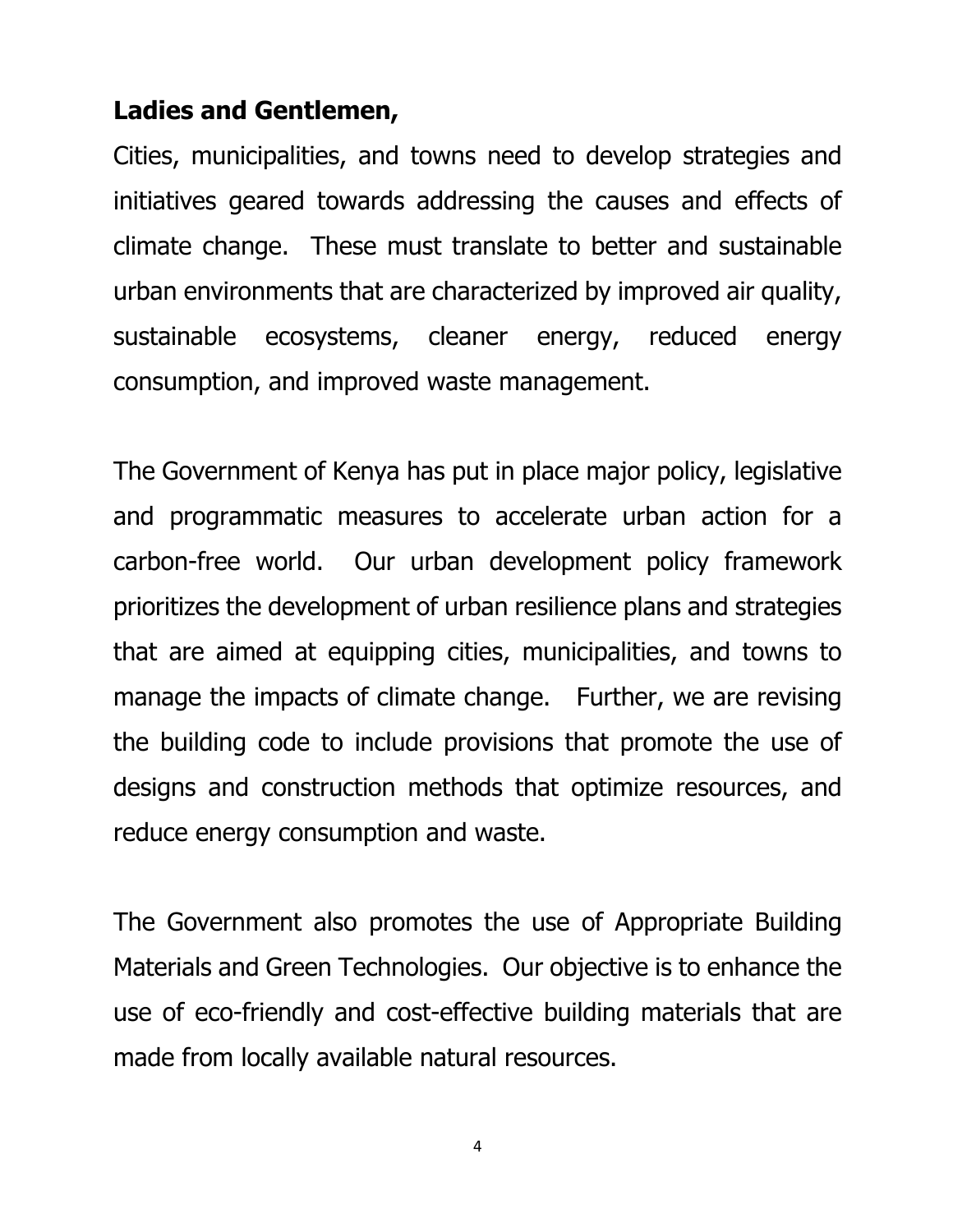The Development Framework Guidelines of the Affordable Housing Program also articulate the importance of integrating green design and construction methods in current and future developments. In 2020, the State Department for Housing and Urban Development approved the use of Green Building Certification systems in the Affordable Housing Program. These are rating tools that assess a building or construction project's performance from a sustainability and environmental perspective. The adoption of these systems will contribute to sustainable construction, and avail green financing as a funding option for developments under the Affordable Housing Program.

#### **Ladies and Gentlemen**,

The Government of Kenya has made great strides in implementing sustainable and eco-friendly solutions in the transport sector. During the presidency of H.E. President Uhuru Kenyatta, the Government has built more than 10,300km of new tarmac roads across Kenya, which have contributed to improved fuel efficiency and reduced pollution. The Standard Gauge Railway, one of the President's flagship projects, has also reduced pollution by facilitating rail cargo haulage, which is less energy intensive. The Standard Gauge Railway has also reduced congestion on the Northern Corridor, and the attendant noise and air pollution.